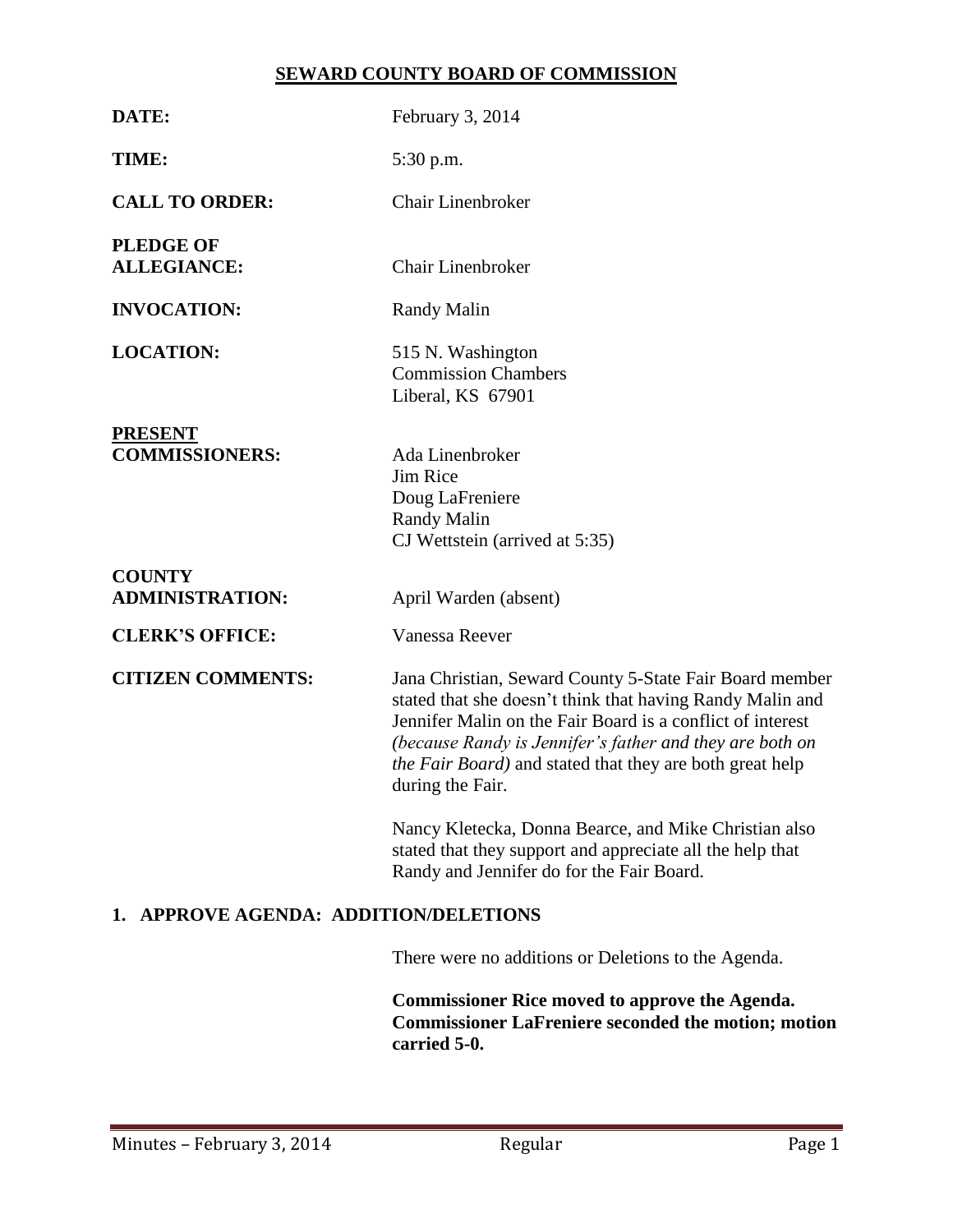### **2. CONSENT AGENDA**

| <b>ITEMS</b>            | <b>DATE</b>      | <b>AMOUNT</b> | <b>NUMBERS</b> |
|-------------------------|------------------|---------------|----------------|
| <b>Minutes</b>          | January 21, 2014 | N/A           | N/A            |
| Payroll                 | February 3, 2014 | \$297,631.70  | N/A            |
| Payroll (Sage/OK)       | February 3, 2014 | \$21,961.48   | N/A            |
| Vouchers $(2013)$       | February 3, 2014 | \$128,492.29  | 154836-154906  |
| Vouchers $(2014)$       | February 3, 2014 | \$181,683.28  | 154907-155057  |
| <b>Crossing Permits</b> | February 3, 2014 | N/A           | 14-02, 14-03   |

## **REQUISITIONS** None

**Commissioner LaFreniere moved to approve the Consent Agenda. Commissioner Malin seconded the motion; motion carried 5-0.**

# **3. NEW EMPLOYEES**

| Landfill -KS         |
|----------------------|
| Landfill - OK        |
| Landfill - OK        |
| <b>EMS</b> Ambulance |
| Landfill - KS        |
|                      |

## **4. PROCLAMATION Black History Month**

Vice Chair Wettstein read the following proclamation:

### **PROCLAMATION**

#### TO THE PEOPLE OF SEWARD COUNTY, KANSAS, GREETINGS:

WHEREAS, Black History Month is an opportunity to share the historical and present contributions of African Americans, and

WHEREAS, During Black History Month, we celebrate the many achievements and contributions made by African Americans to our economic, cultural, spiritual and political development; and

WHEREAS, Black History Month began as "Negro History Week" in February 1926 in the United States as supplement to the school curriculum, through the work of African American scholar, Dr. Carter G. Woodson; wherein his aim was to encourage a greater awareness and understanding of the African experience; and

WHEREAS, later, in the 1960's, the week expanded into Black History Month to commemorate, through community activities, a more balanced and accurate picture of Black History, and is celebrated yearly during the entire month of February, as it coincides with the birthdays of the great black Leader Frederick Douglass (February 15) and Abraham Lincoln (February 12); and

WHEREAS, the State of Kansas recognizes the significant contributions and huge advances African Americans have made, and continue to make in the State of Kansas and the world, in such areas as education, medicine, art, culture, public service, economic and development, politics and human rights. We see the greatness of America in those who have risen above injustice and enriched our society.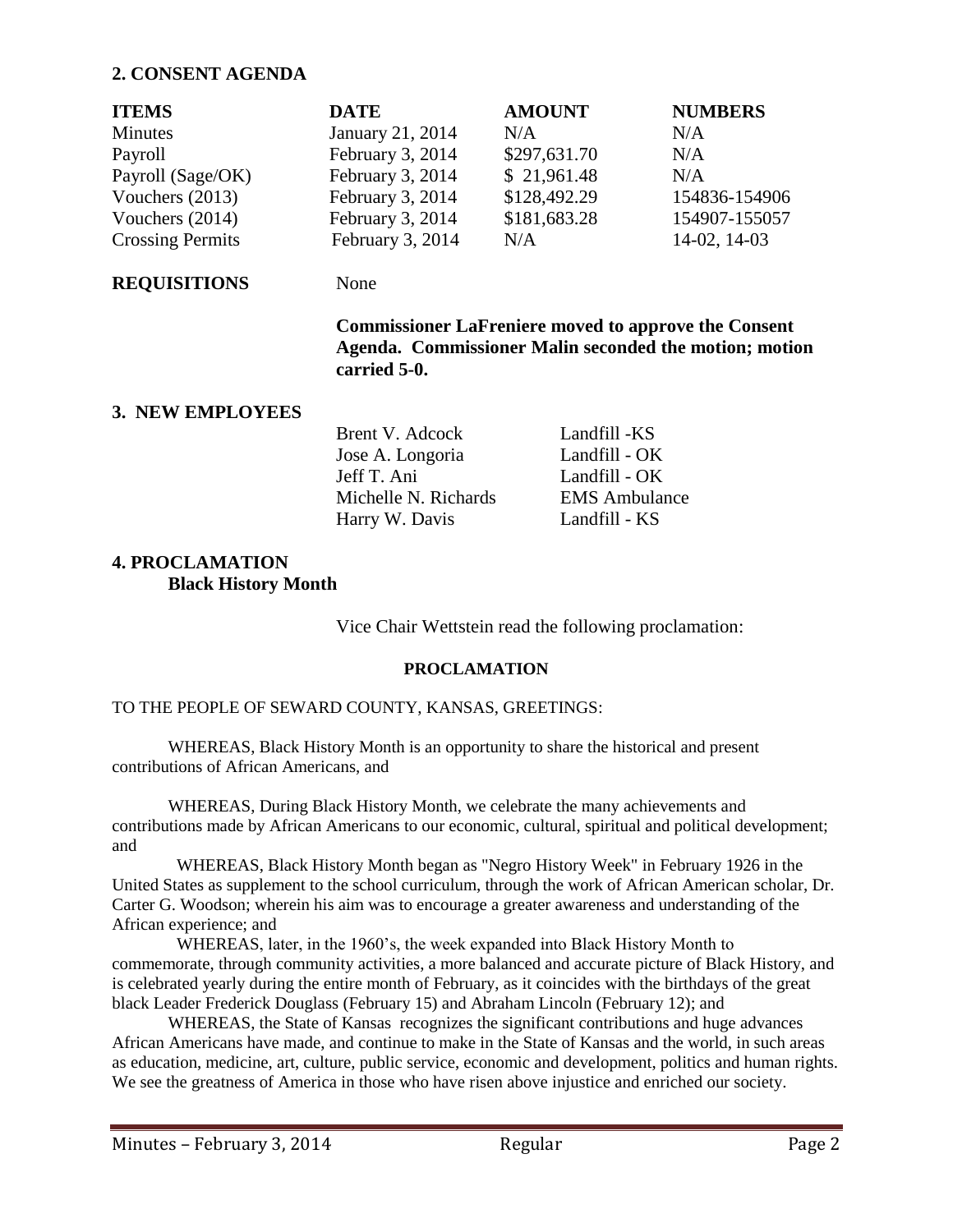NOW, THEREFORE, WE, THE BOARD OF COUNTY COMMISSIONERS, SEWARD COUNTY, KANSAS, do hereby proclaim February 2014 as:

### **Black History Month**

in Seward County, Kansas, and urge all citizens to celebrate our diverse heritage and culture and continue our efforts to create a world that is more just, peaceful and prosperous for all.

> Board of County Commissioners Seward County, Kansas

By:  $\_\_$ 

Ada Linenbroker, Chairman

ATTEST:

\_\_\_\_\_\_\_\_\_\_\_\_\_\_\_\_\_\_\_\_\_ Stacia Long, County Clerk

### **5. K-STATE EXTENSION OFFICE UPDATE**

Kathy Bloom gave the Board an update on the K-State Extension Office.

### **6. ANNUAL NOXIOUS WEED REPORT 2013**

**Vice Chair Wettstein moved the Board approve the Annual Noxious Weed Eradication Progress Report for 2013. Commissioner LaFreniere seconded the motion; motion carried 5-0.**

### **7. 2014 KDOT NOXIOUS WEED AGREEMENT**

**Vice Chair Wettstein moved the Board approved the 2014 KDOT Noxious Weed Agreement. Commissioner Malin seconded the motion; motion carried 5-0.**

### **8. USD 480 SCHOOL BOND ISSUE**

**Each Commissioner stated how they felt about the USD 480 School Bond issue. No action was taken.**

# **9. SCHEDULING OF 2ND FEBRUARY MEETING**

The second meeting in February falls on a Holiday.

**Vice Chair Wettstein moved to schedule the next Board meeting for Tuesday, February 18, 2014. Commissioner Rice seconded the motion; motion carried 5-0.**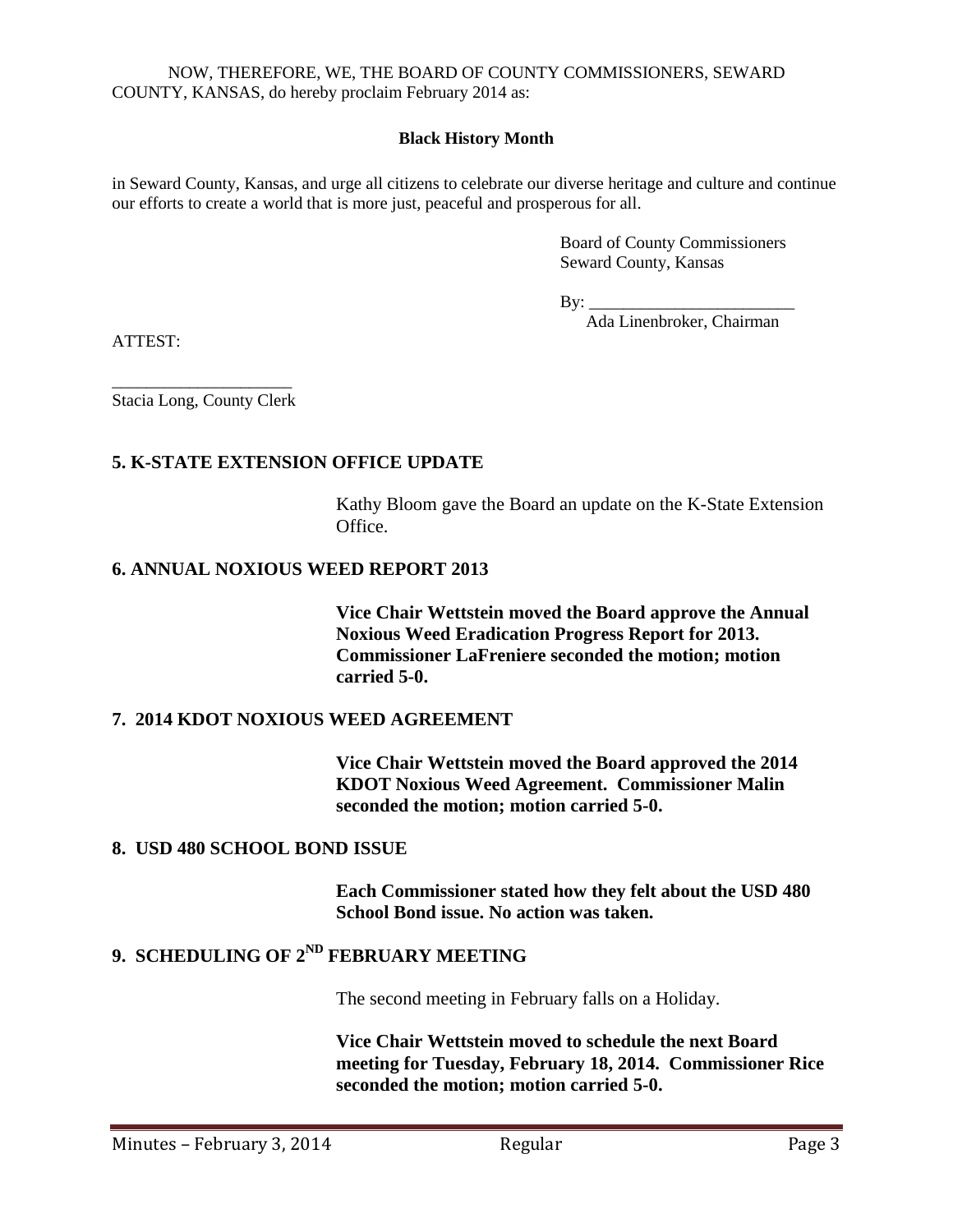### **10. HISTORICAL MUSEUM ENCUMBRANCE**

Chair Linenbroker stated that the Board allocated \$10,000 in 2013 for the Seward County Historical Society for needed repairs to Dorothy's House and Coronado Museum.

**Commissioner LaFreniere moved to approve to encumber 2013 funds in the amount of \$10,000 to come from the Reserve for Claims Special Projects for repairs to Dorothy's House and Coronado Museum. Commissioner Malin seconded the motion; motion carried 4-1 with Commissioner Rice abstaining.**

## **11. CORRECTION OF MOTION COUNTY WIDE VOICE SYSTEM**

**Commissioner Rice moved to amend the motion made on the October 2013 meeting updating the phone system, to make sure that the following five department are included in the update: Sheriff Office, Health Department, Road & Bridge, Investigations and Guymon Landfill and to purchase a server rack to house equipment in the amount of \$600. Commissioner LaFreniere seconded the motion; motion carried 5-0.**

### **12. PORTFOLIO REPORTS**

# 2014 BOARD OF COUNTY COMMISSIONER PORTFOLIO REPORTS

| <b>Commissioner Assigned</b> | Committee/Board                                                                                                                                                                                                                                   |  |
|------------------------------|---------------------------------------------------------------------------------------------------------------------------------------------------------------------------------------------------------------------------------------------------|--|
| C.J. Wettstein               | <b>Cimarron Basin Community Corrections</b><br>Diversity Council<br>Juvenile Detention Center<br>Kansas Legislative Platform Group<br><b>RC&amp;D</b> Coronado Crossings<br><b>SKADAF</b><br><b>Southwest District HWY Association</b><br>Truancy |  |
| Ada Linenbroker              | <b>Chamber of Commerce</b><br>Council on Aging<br><b>Employee Committee</b><br>Joint Economic Development Council                                                                                                                                 |  |
| Randy Malin                  | <b>Communications Board</b><br><b>Extension Council</b>                                                                                                                                                                                           |  |
| Minutes – February 3, 2014   | Regular<br>Page 4                                                                                                                                                                                                                                 |  |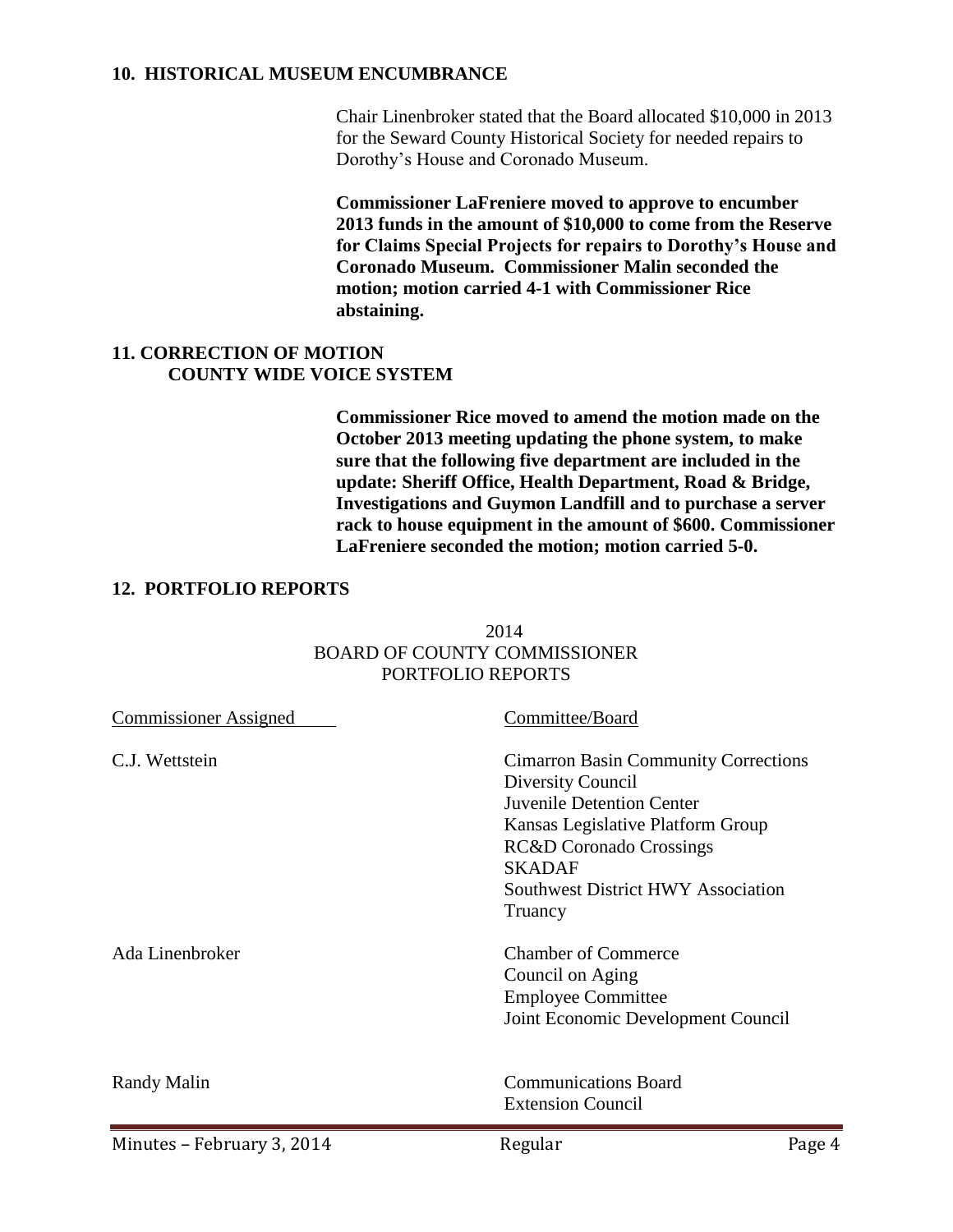|                          | <b>Fair Association</b>                  |
|--------------------------|------------------------------------------|
|                          | <b>Rural Fire Board</b>                  |
|                          | <b>Safety Council</b>                    |
| Doug LaFreniere          | <b>SWGC</b>                              |
|                          | Planning & Zoning                        |
|                          | <b>SWMC</b>                              |
| Jim Rice                 | <b>JCAPS</b>                             |
|                          | <b>LEPC</b>                              |
|                          | Seward Co. Historical Museum             |
|                          | WindFarm Project, LLC                    |
|                          | <b>Kansas Natural Resource Coalition</b> |
| <b>All Commissioners</b> | <b>Council on Governments</b>            |
|                          |                                          |

**Commissioner Rice moved to approve the Portfolio Reports for 2014 as presented. Commissioner LaFreniere seconded the motion; motion carried 5-0.** 

# **13. EXECUTIVE SESSION**

| PERSONNEL: | <b>Commissioner Malin moved to recess into Executive</b>                |
|------------|-------------------------------------------------------------------------|
|            | Session for discussion of personnel matters of non-                     |
|            | elected personnel under K.S.A. $75-4319(b)(1)$ for five                 |
|            | minutes, to reconvene in the Commission Chambers at                     |
|            | 6:35 p.m. Commissioner Rice seconded the motion;                        |
|            | motion carried 5-0.                                                     |
|            | The meeting recessed into Executive Session at 6:30 p.m.                |
|            | The meeting resumed at 6:37 p.m.                                        |
|            | The following action was taken as a result of the Executive<br>Session. |
|            | <b>Commissioner Rice moved to appoint Brock Theiner as</b>              |
|            | Landfill Director. Commissioner LaFreniere seconded the                 |
|            | motion; motion carried 5-0.                                             |